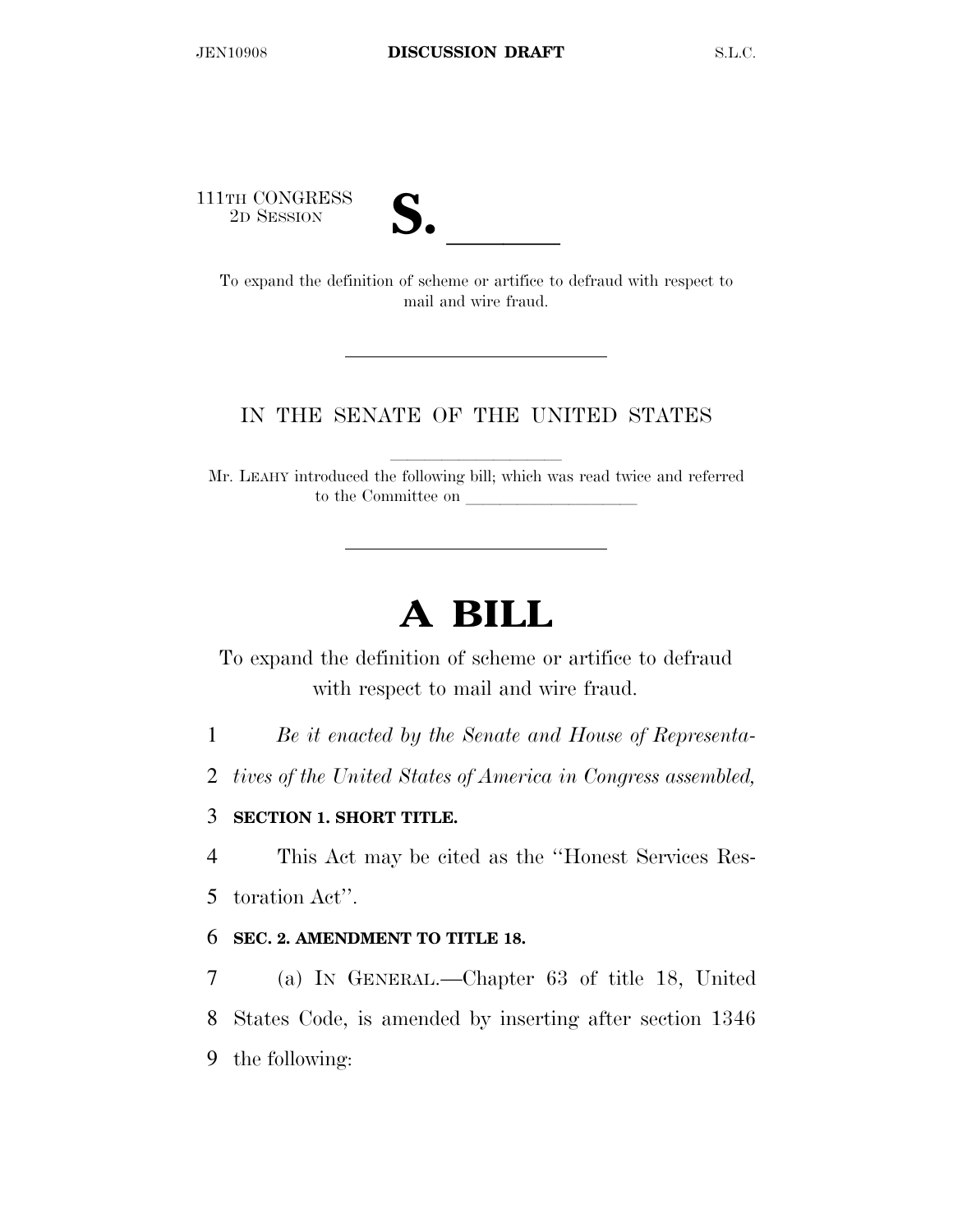| $\mathbf{1}$   | "§1346A. Definition of 'scheme or artifice to defraud' |
|----------------|--------------------------------------------------------|
| $\overline{2}$ | "(a) For purposes of this chapter, the term 'scheme    |
| 3              | or artifice to defraud' also includes—                 |
| 4              | $\lq(1)$ a scheme or artifice by a public official to  |
| 5              | engage in undisclosed self-dealing; or                 |
| 6              | $\lq(2)$ a scheme or artifice by officers and direc-   |
| 7              | tors to engage in undisclosed private self-dealing.    |
| 8              | "(b)(1) In subsection (a)(1)—                          |
| 9              | "(A) the term 'undisclosed self-dealing' means         |
| 10             | $that-$                                                |
| 11             | "(i) a public official performs an official            |
| 12             | act for the purpose, in whole or in part, of ben-      |
| 13             | efitting or furthering a financial interest of—        |
| 14             | $\lq\lq$ (I) the public official;                      |
| 15             | $\lq\lq$ (II) the public official's spouse or          |
| 16             | minor child;                                           |
| 17             | "(III) a general partner of the public                 |
| 18             | official;                                              |
| 19             | $\lq\lq$ (IV) a business or organization in            |
| 20             | which the public official is serving as an             |
| 21             | employee, officer, director, trustee, or gen-          |
| 22             | eral partner;                                          |
| 23             | $\lq\lq(V)$ an individual, business, or orga-          |
| 24             | nization with whom the public official is              |
| 25             | negotiating for, or has any arrangement                |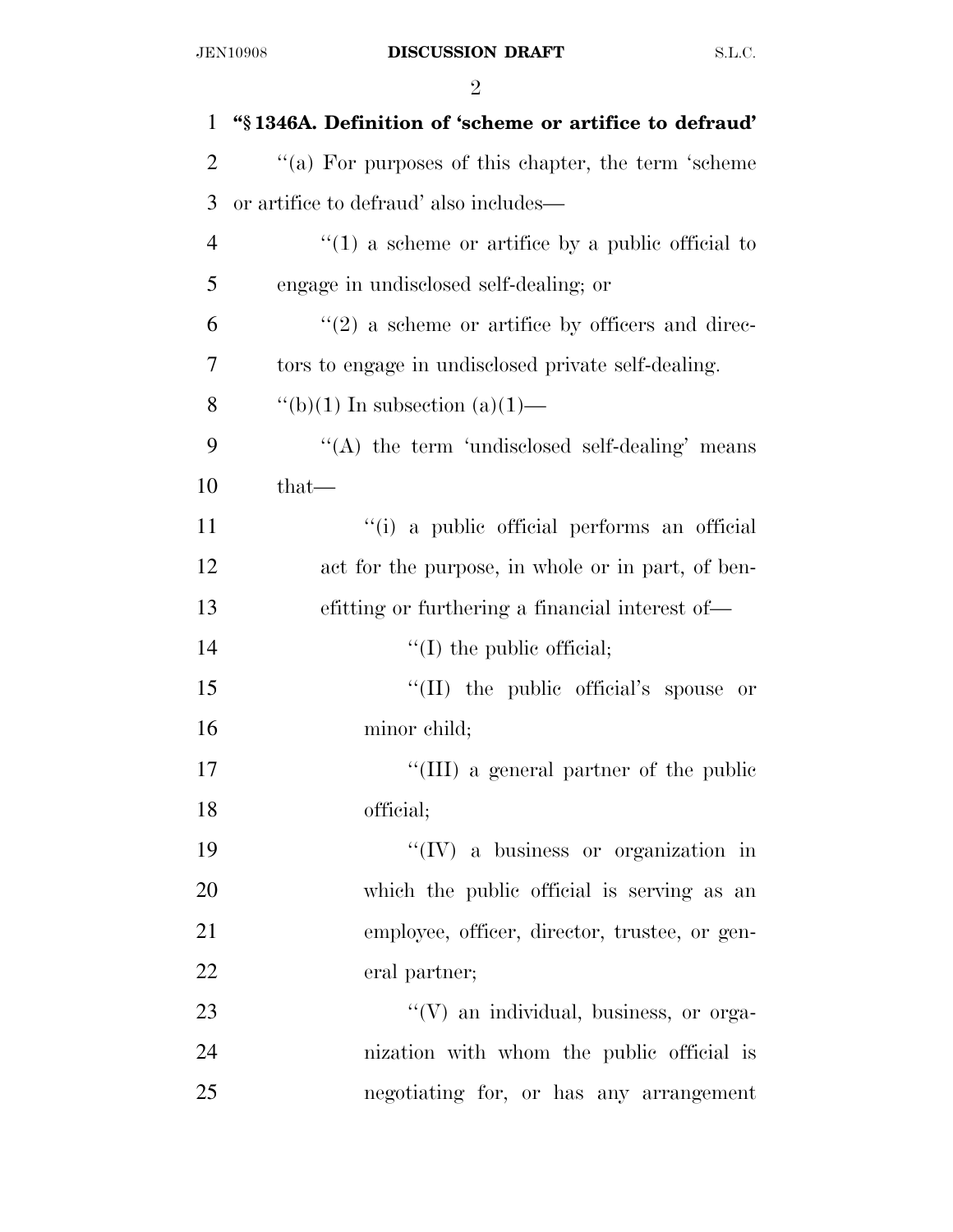#### JEN10908 **DISCUSSION DRAFT** S.L.C.

| $\mathbf{1}$   | concerning, prospective employment or fi-              |
|----------------|--------------------------------------------------------|
| $\overline{2}$ | nancial compensation; or                               |
| 3              | "(VI) a person, business, or organiza-                 |
| $\overline{4}$ | tion from whom the public official has re-             |
| 5              | ceived a thing of value or a series of things          |
| 6              | of value, otherwise than as provided by law            |
| $\tau$         | for the proper discharge of official duty, or          |
| 8              | by rule or regulation; and                             |
| 9              | "(ii) the public official knowingly falsifies,         |
| 10             | conceals, or covers up material information that       |
| 11             | is required to be disclosed regarding that finan-      |
| 12             | cial interest by any Federal, State, or local stat-    |
| 13             | ute, rule, regulation, or charter applicable to        |
| 14             | the public official, or knowingly fails to disclose    |
| 15             | material information regarding that financial          |
| 16             | interest in a manner that is required by any           |
| 17             | Federal, State, or local statute, rule, regulation,    |
| 18             | or charter applicable to the public official;          |
| 19             | $\lq\lq$ the term 'public official' means an officer,  |
| 20             | employee, or elected or appointed representative, or   |
| 21             | person acting for or on behalf of the United States,   |
| 22             | a State, or subdivision of a State, or any depart-     |
| 23             | ment, agency, or branch thereof, in any official func- |
| 24             | tion, under or by authority of any such department     |
| 25             | agency or branch of Government;                        |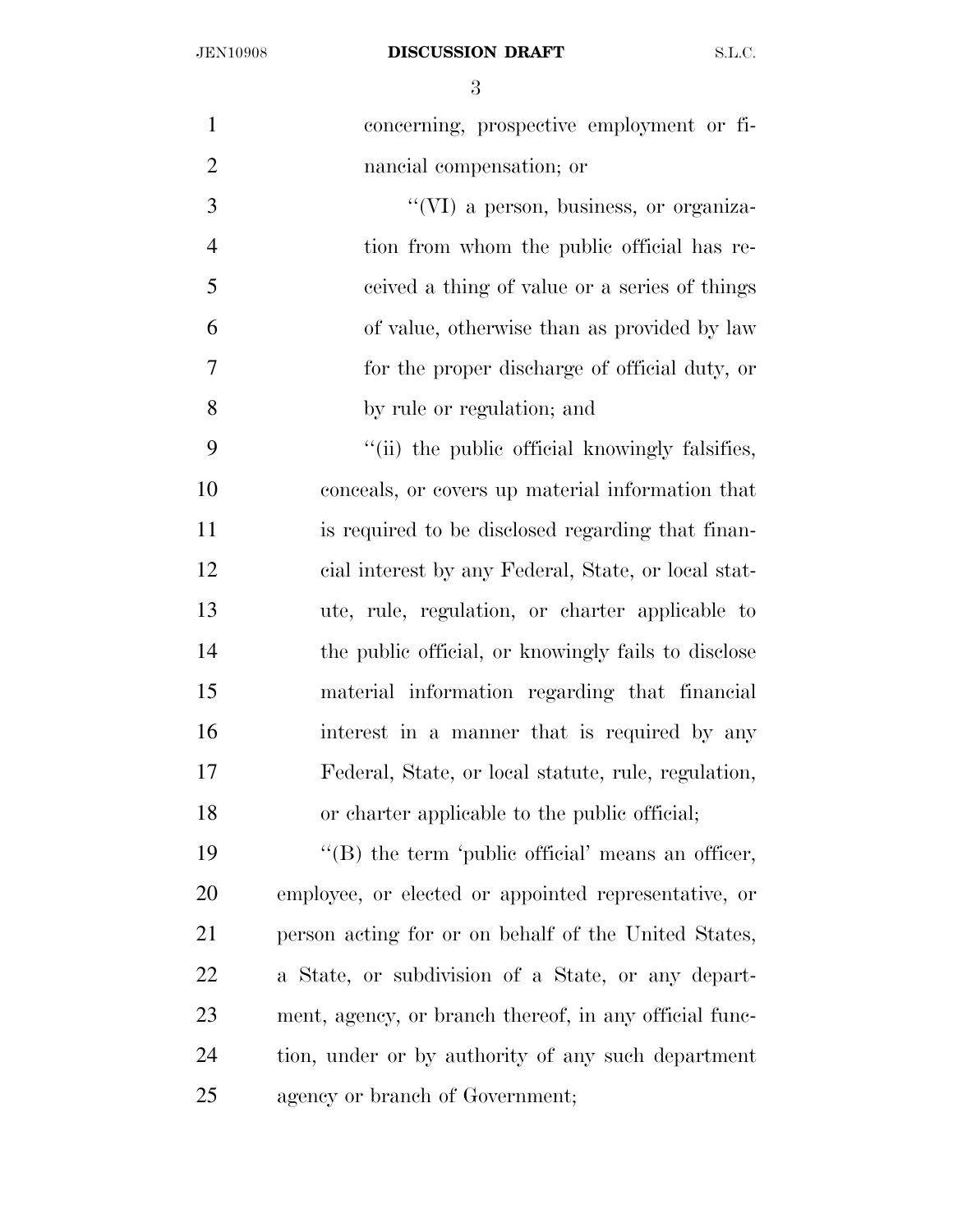| $\mathbf{1}$   | $\lq\lq$ (C) the term 'official act'—                  |
|----------------|--------------------------------------------------------|
| $\overline{2}$ | "(i) includes any act within the range of              |
| 3              | official duty, and any decision, recommendation,       |
| $\overline{4}$ | or action on any question, matter, cause, suit,        |
| 5              | proceeding, or controversy, which may at any           |
| 6              | time be pending, or which may by law be                |
| 7              | brought before any public official, in such pub-       |
| 8              | lic official's official capacity or in such official's |
| 9              | place of trust or profit;                              |
| 10             | "(ii) can be a single act, more than one               |
| 11             | act, or a course of conduct; and                       |
| 12             | "(iii) includes a decision or recommenda-              |
| 13             | tion that the Government should not take ac-           |
| 14             | tion; and                                              |
| 15             | "(D) the term 'State' includes a State of the          |
| 16             | United States, the District of Columbia, and any       |
| 17             | commonwealth, territory, or possession of the United   |
| 18             | States.                                                |
| 19             | "(2) In subsection (a)(2)—                             |
| 20             | "(A) the term 'undisclosed private self-dealing'       |
| 21             | means that—                                            |
| 22             | "(i) an officer or director performs an act            |
| 23             | which causes or is intended to cause harm to           |
| 24             | the officer's or director's employer, and which is     |
| 25             | undertaken in whole or in part to benefit or           |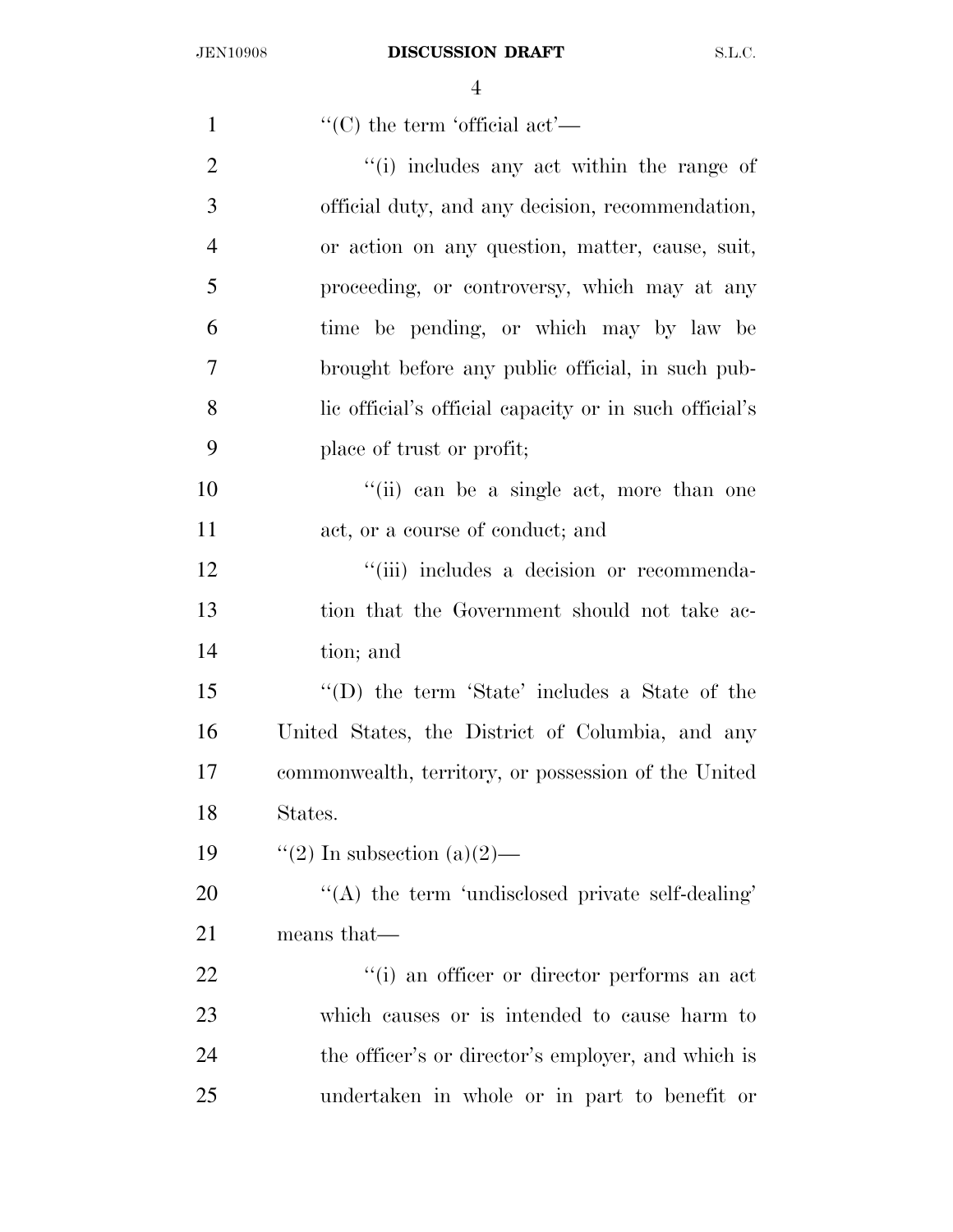| $\mathbf{1}$   | further by an actual or intended value of          |
|----------------|----------------------------------------------------|
| $\overline{2}$ | $$5,000$ or more a financial interest of —         |
| 3              | $\lq\lq$ the officer or director;                  |
| $\overline{4}$ | "(II) the officer or director's spouse             |
| 5              | or minor child;                                    |
| 6              | "(III) a general partner of the officer            |
| 7              | or director;                                       |
| 8              | $\lq\lq$ (IV) another business or organiza-        |
| 9              | tion in which the public official is serving       |
| 10             | as an employee, officer, director, trustee,        |
| 11             | or general partner; or                             |
| 12             | $\lq\lq(V)$ an individual, business, or orga-      |
| 13             | nization with whom the officer or director         |
| 14             | is negotiating for, or has any arrangement         |
| 15             | concerning, prospective employment or fi-          |
| 16             | nancial compensation; and                          |
| 17             | "(ii) the officer or director knowingly fal-       |
| 18             | sifies, conceals, or covers up material informa-   |
| 19             | tion that is required to be disclosed regarding    |
| 20             | that financial interest by any Federal, State, or  |
| 21             | local statute, rule, regulation, or charter appli- |
| 22             | cable to the officer or director, or knowingly     |
| 23             | fails to disclose material information regarding   |
| 24             | that financial interest in a manner that is re-    |
| 25             | quired by any Federal, State, or local statute,    |